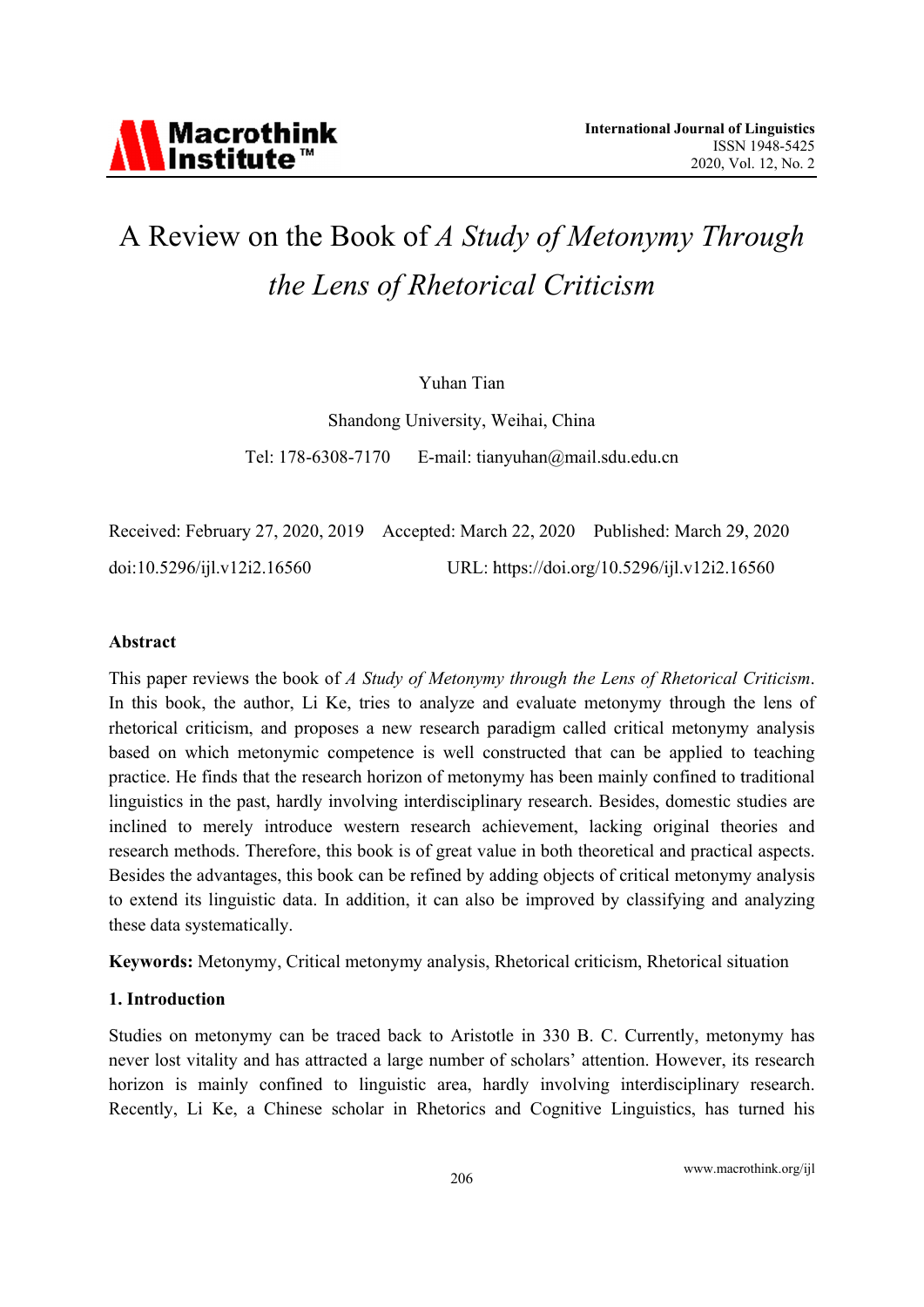# Macrothink<br>Institute™

attention to the analysis and evaluation of metonymy under the frame of rhetorical criticism and attempted to construct a new research model with the combination of metonymy and rhetorical criticism, namely, critical metonymy analysis in A Study of Metonymy through the Lens of Rhetorical Criticism. In this work, Li elaborates metonymy as a subject for rhetorical criticism and clarifies the particular process of critical metonymy analysis innovatively, as well as the application to the foreign language teaching practice especially in reading, writing, and translation class. This paper will make a summary of the contents of this book, and then commend on the features of it briefly, as discussed below.

### 2. The Summary of the Contents of the Book

### 2.1 The Introduction Part of the Book

This book consists of nine parts. As an academic monograph, it begins in explaining the definitions of the main concepts in the title such as metonymy and rhetorical criticism in Chapter 1. Li also introduces research purposes, research significance, theoretical framework as well as research methods in this chapter.

As an ancient topic in the academic world, studies on metonymy can be traced back to Aristotle. But it has not received due focus until 1980s. In Chapter 2, Li reviews the previous researches on this topic in which metonymy was studied as either a kind of figure of speech or a kind of cognitive tool, domestically or abroad. He finds that there are problems in those researches, such as limited research horizon. And this book will analyze and evaluate metonymy based on rhetorical criticism theory, a novel perspective.

### 2.2 Theoretical Construction

As mentioned above, from Chapter 3 to Chapter 9, this book shows what critical metonymy analysis is and how it works in detail, as well as its application in language teaching practice.

In Chapter 3, Li starts with introducing the connotation of rhetorical criticism, including its definition, function, and classification. First, rhetorical criticism is defined as the systematic process of analyzing and evaluating research objects based on certain rhetorical theory of symbolic acts and systems in its broad sense and that of persuasive discourse and speech products (both spoken and written) in its narrow sense. Second, rhetorical criticism is used to interpret rhetorical artifacts on a deep level, thus enhancing people's capacity to view it comprehensively. Third, four rhetorical criticism models are concluded, which are Neo-Aristotelian, sociological perspective, dramaturgical perspective, and postmodern criticism. (Wen, 2006; Cong & Xu, 2007; Foss, 2004; Hart & Susanne, 2005; Kuypers, 2005; Burgchardt, 2005) And these models can be classified into two stages in terms of the time of generation: the traditional rhetorical criticism stage and the new rhetorical criticism stage. At the end of this Chapter, the denotation of rhetorical criticism is expounded, which is the concrete analytical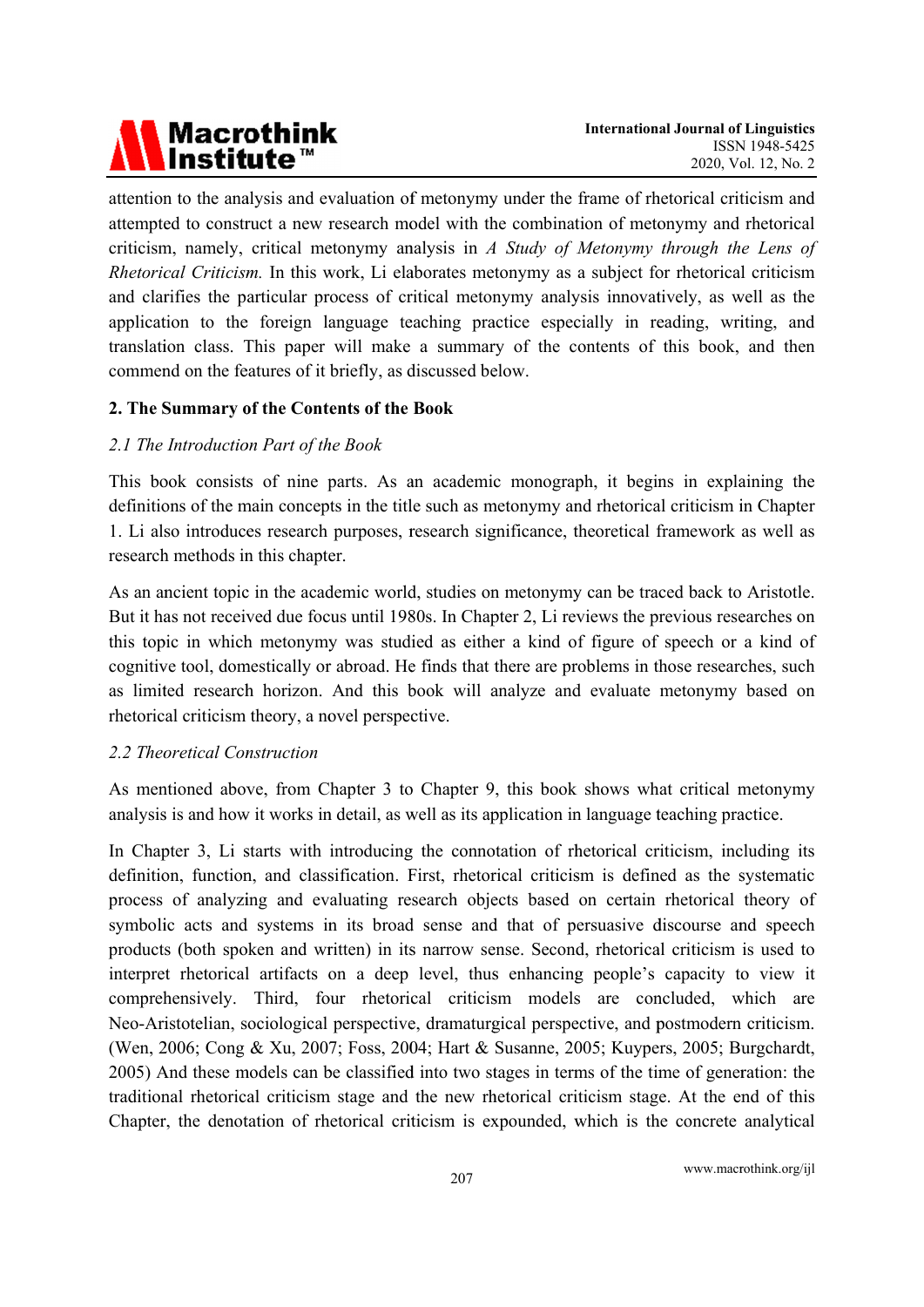# Macrothink<br>Institute™

procedure. Li claims that three steps are supposed to be taken in turn in rhetorical criticism procedure, which are description, describing the relative characteristics of the rhetorical artifact, interpretation, revealing the motivation, value, and ideology behind it by analyzing the relationship between its characteristics and involved factors such as context, and evaluation, evaluating the conclusion of last two steps according to certain criteria.

Metonymy, in this research, is redefined based on the integration of perspectives of figure of speech and cognitive tool in Chapter 4. In addition, the function and steps of rhetorical criticism for metonymy are also redefined under the framework of rhetorical criticism. Critical metaphor analysis is closely interconnected with rhetorical criticism both in the theory's nature and analytical method, which provides references for critical metonymy analysis as metonymy is also interrelated with metaphor. Li expounds the two keywords--"criticism" and "metonymy" in detail. The former combines the conception of criticism in critical discourse analysis and that in rhetorical criticism. The latter is redefined based on the integration of perspectives of figure of speech and cognitive tool. The book also clarifies the objects, functions, and analytical procedures of critical metonymy analysis. In the end, Li concluded that critical metonymy analysis needs to be supported by rhetorical theory and it also enriches rhetoric in turn.

From Chapter 5 to Chapter 7, Li illuminates the procedures of description, interpretation, and evaluation respectively. In Chapter 5, he makes it clear what the description of metonymy is. Metonymy is described in terms of both metonymy recognition and terministic screen. Metonymy recognition takes contiguity, ICM, the part-whole and part-part interrelationships, and context as identification parameters. Terministic screen is defined as symbol system and sets of words people use, which select, reflect, and deflect the reality (Liu 2008). Its selective reflection of and deviation from reality can reveal the salience of metonymy.

In Chapter 6, Li moves to clarify the process of metonymy interpretation. It means to reveal the speaker or writer's rhetorical motive and the discourse's ideological meaning by analyzing the relationship between metonymy and its social and cultural context. Thus rhetorical situation, rhetorical motive, and ideology are three keywords involved in the interpretation of metonymy. The book introduces rhetorical situation through the analysis of Bitzer's (1968) definition of rhetorical situation, Vatz (1973)'s rhetorical situation, and Burke's (1973) rhetorical situation. Li asserts that rhetorical situation should be mastered in both broad and narrow sense. Besides, he finds that different rhetorical situations can not only influence and restrain metonymy but also be reshaped by it. Then the book moves to describe rhetorical motive. The author explains that rhetorical motive is not supposed to be limited to situational level because it is actually a kind of motive to act with strong intentionality. As a linguistic phenomenon, metonymy is also concerned with rhetorical motive which deserves a systematic analysis and evaluation. And the systematic analysis and evaluation shall work by different factors and levels. As for ideology, the author reveals the ideological meaning of metonymy through analyzing it as linguistic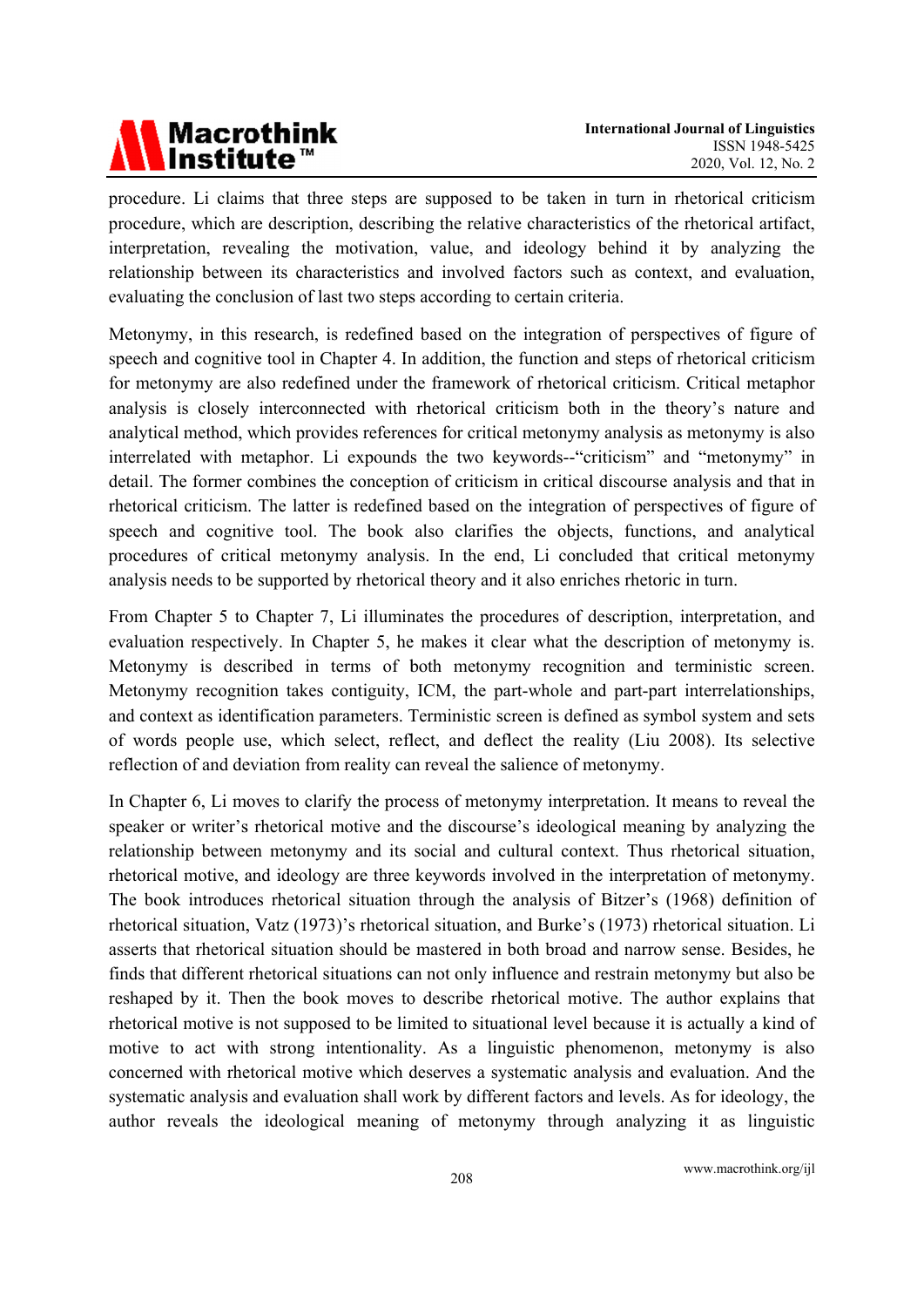

phenomena. It is concluded that the ideological view in critical metonymy analysis can be classified into two versions: a weak one and a strong one. The strong one aims to reveal the inequality involved in power and politics which is concerned with political transformation and political system. While the weak one refers to the perspective, attitude, and values people maintain to view and understand the world.

When it comes to the procedure of evaluation in Chapter 7, Li believes that the discourse criterion is supposed to be considered as one of the criteria for metonymy evaluation together with truth criterion, ethical criterion, and artistic criterion based on Campbell & Burkholder (1997)'s theory. And the ultimate goal, is to reveal the rhetor's intention to persuade the audience and achieve identification with audience by critical metonymy analysis. The author demonstrates it by giving examples of critical metonymy analysis in political text, sports news text, and advertisement text. He ends up this Chapter with an instance analysis including all the three procedures of critical metonymy analysis.

### 2.3 The Application of the Critical Metonymy Analysis

Besides the theoretical construction, this book is also concerned with the application of critical metonymy analysis into English language teaching including reading, writing, and translation. In Chapter 8, Li clarifies what metonymic competence is, based on the research paradigms of critical metonymy analysis. Then he discussed how important the role of metonymic competence plays in the teaching of English reading, writing, and translation is. Learning from metaphoric competence, the author makes a conclusion that metonymic competence is concerned with the following five abilities: the ability to describe metonymy, to explain metonymy quickly, to evaluate metonymic selection, and to create and apply metonymy in language practice, and to understand the world in terms of the relationship between macro and micro levels. All these five abilities have certain directive significance in the teaching of English reading, writing, and translation. First, Li takes the teaching of "Advanced English" as an example to demonstrate that metonymic competence plays a significant role in both teaching and learning of English reading. It can arouse students' interest in reading, help them view language from a new perspective, and understand the text comprehensively, thus improving teaching effect. Second, English writing, as a form of language production, is influenced by many vital factors, one of which is metonymic competence. The usage of metonymy can add artistry into the text to some degree. And the author demonstrates that all the five abilities of metonymic competence are reflected in metonymy's production by giving a typical example. Li believes teachers should gradually pay attention to training students' ability to create proper metonymy in their writing and view the world in both micro and macro. As for translation, metonymic competence is also critical. Li advise teachers to guide students to evaluate that translation version at the macro level.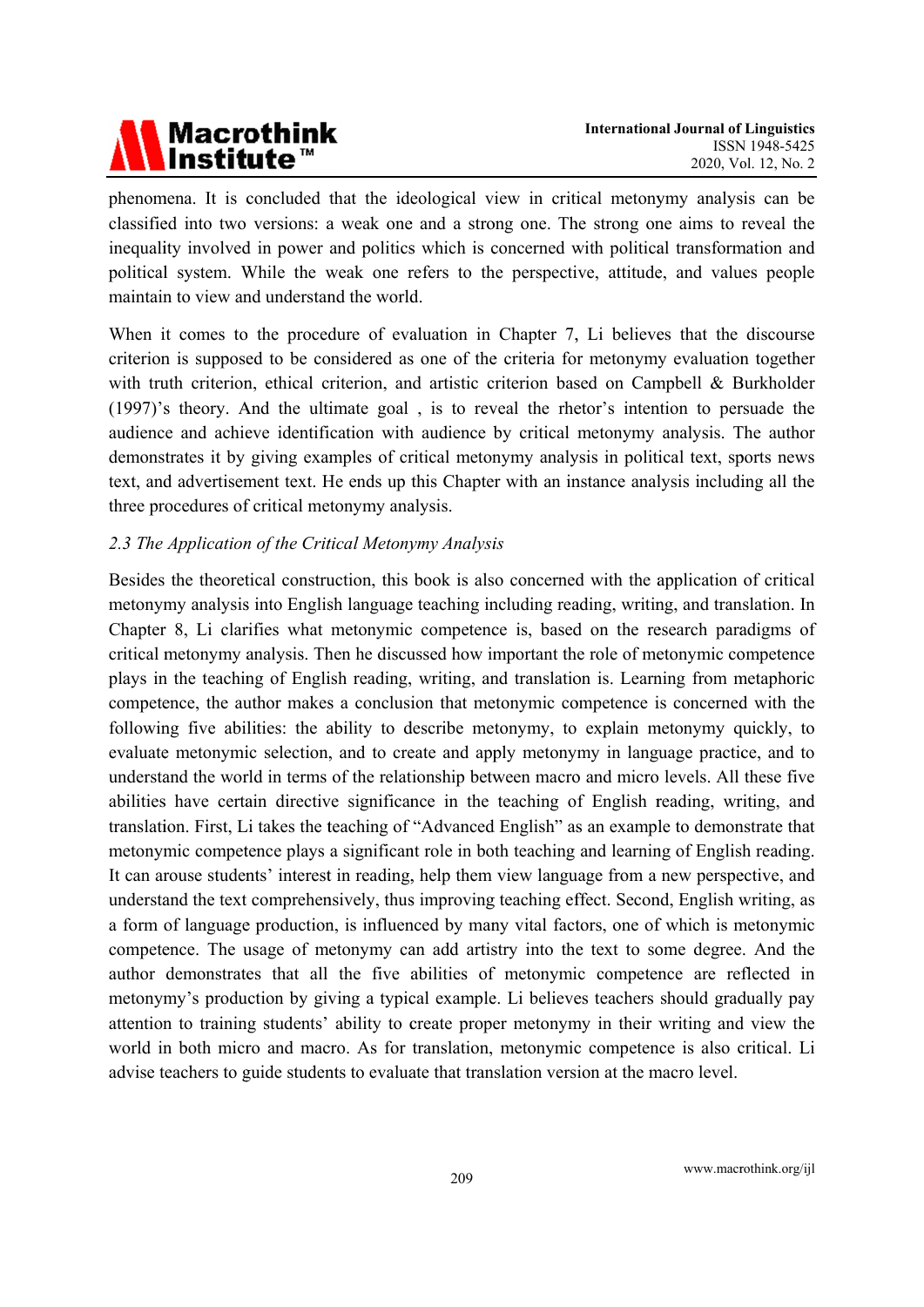# Macrothink<br>Institute™

In Chapter 9, Li concludes this book with its core argument that the three steps that the study of metonymy from the perspective of rhetorical criticism (critical metonymy analysis) takes can make systematic analysis and evaluation for metonymy. Besides, it has great enlightening significance about practice in English teaching of reading, writing, and translation depending on the metonymic competence structured by critical metonymy analysis. The author also summarizes the shortcomings of this book and outlook on the further research. He suggests that multi-disciplinary integration of rhetoric with other disciplines should attract more attention in the further investigations of rhetoric.

### 3. Comments on the Book

### 3.1 The Strengths of This Book

As mentioned in the first paragraph, this book is one of the few books that specialized in the study of metonymy under the frame of rhetorical criticism. It is valuable both theoretically and practically.

### 3.1.1 The Theoretical Value

In general, compared with the similar books on this topic, this book has considerable merits in three respects: First, it clearly defines metonymy as an object of rhetoric criticism. Although metonymy, as an ancient research field, is studied deeply in terms of figure of speech and cognitive linguistics respectively, there is no such a definition that takes both items into consideration. In this book, the author presents studies on metonymy from the perspective of both a kind of figure of speech and a kind of cognitive tool, domestically or abroad, giving a reasonable definition. And by doing this, the essential features of metonymy are clearly illuminated

Second, this book clarifies what rhetorical criticism is, including its connotation and denotation. Although rhetorical criticism has been a large-scale study field abroad with many influential monographs for almost a century, not much attention has been paid to it until recent ten years domestically. There is a development lag. In addition, definitions that have been given about rhetorical criticism are so heterogeneous that it is difficult to figure out which one is scientific considering the researcher's angle or historical factors. In this book, the author redefines rhetorical criticism by distinguishing it from the broad and narrow sense. He also clarifies its function and model, together with concrete analysis steps.

Third, a theoretical framework of critical metonymy analysis is constructed. This is one of the most innovative points in the research. Enlightened by critical metaphor analysis, critical metonymy analysis is defined as a systematic analysis and evaluation of metonymy phenomenon in discourse based on rhetorical criticism theory in a narrow sense. Li refers that the objects of critical metonymy analysis include some certain types of discourse, mainly political oration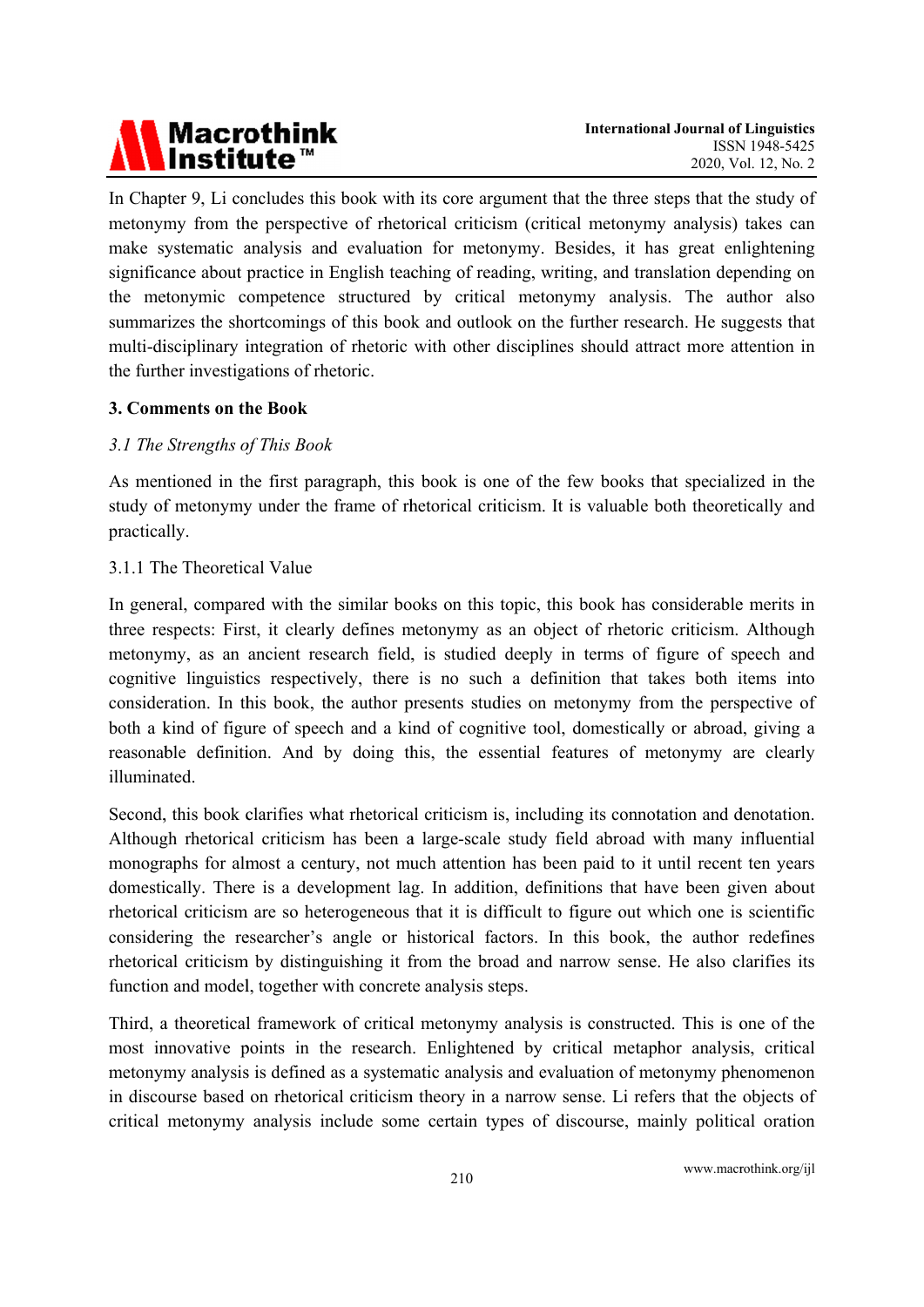### **Macrothink** Institute"

discourse, sports news discourse, advertisement discourse, and part of literary discourse. As for functions, four aspects are clarified, that is, revealing termnistic screen, indicating rhetorical motive and ideological meaning, improving the audiences' critical awareness, and finally, training the audience's metonymic competence. When it comes to procedures of critical metonymy analysis, three steps are taken in turn---- description of metonymy, interpretation of metonymy, and evaluation of metonymy. This book breaks through the stalemate in which the studies on metonymy are limited in the linguistic field and tries to study metonymy in terms of western rhetoric, which can be seen as an inter-disciplinary research.

Fourth, the analysis steps of critical metonymy analysis are expounded based on rhetoric. Termnistic screen, rhetorical situation, rhetorical motive and so on are regarded as the firm theoretical basis for critical metonymy analysis, which run through all the three analysis steps. Specifically speaking, description of metonymy includes metonymy recognition and terministic screen analysis. Interpretation of metonymy refers to analyzing the result of last step to reveal rhetorical motive and ideological meaning. Evaluation of metonymy means evaluating metonymy systematically based on certain standards by analyzing the results concluded in the last two procedures to reveal the rhetor's intention to persuade the audience and achieve identification.

### 3.1.2 The Practical Value

In addition, this book defines metonymic competence reasonably under the framework of critical metonymy analysis, which is instructive in the teaching practice of English reading, writing, and translation. It includes the following five aspects: the ability to describe metonymy to explain metonymy, to evaluate metonymic selection, to create and apply metonymy in language practice, and to understand the world in terms of the relationship between macro and micro levels. These five aspects are concrete and comprehensive, which are important innovative points considering practical value. According to the research, metonymic competence plays a significant role in English teaching, which can effectively arouse students' interests, thus is beneficial for both learning and teachings.

### 3.2 The Shortcomings of This Book

Although this book has made significant breakthroughs, there are still some shortcomings: First, since political discourse, sports news discourse, advertisement discourse, and part of literary discourse are regarded as the main objects of critical metonymy analysis, the linguistic data chosen in the research are limited. Actually, metonymy also exists in other discourses such as entertainment news text, which also deserves analyzing deeply. But this book does not mention it as a result of limited space.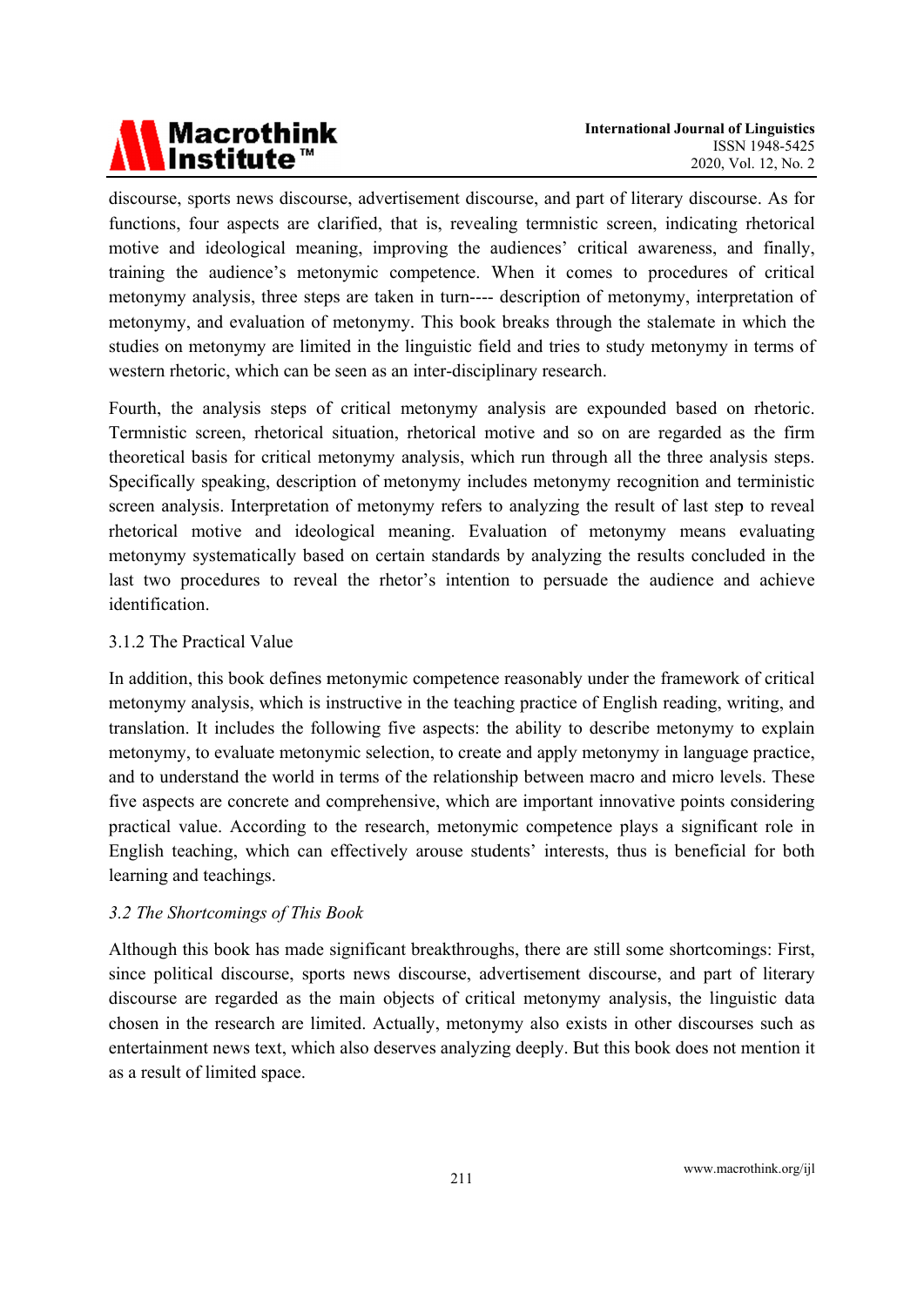

Second, as far as the organization of linguistic data is concerned, this book does not classify and analyze them systematically, only demonstrating some of them according to the intensity sampling principle. This strategy of scattered organization for linguistic data may have negative influences on the overall effect of argument.

Third, some conceptions mentioned need to be weighed and demonstrated. For example, this book distinguishes rhetorical criticism in a broad sense from that in a narrow sense. Rhetorical situations are also distinguished in such way. However, "broad" and "narrow" is a couple of relative conceptions, which cannot be differentiated by objective criteria. So the classification itself is subjective and limited to some extent.

Finally, when it comes to the practical value of metonymic competence, this book only refers to its enlightening significance in teaching for reading, writing, and translation. However, it also works in the teaching for listening and speaking, though maybe in non-intuitive ways, which needs to be dug out. The defects cannot obscure the virtues. Though it is imperfect, this book is of great value in bridging western rhetoric, traditional rhetoric, and cognitive linguistics.

### **References**

Burgchardt, C. R. (2005). Readings in rhetorical criticism. State College, Penn: Strata Publishing, **Inc** 

Campbell, K. K., & Thomas, R. B. (1997). Critiques of contemporary rhetoric (2nd ed.). Belmont: Wadsworth

Cong, L. T., & Xu, L. Y. (2007). Western rhetoric. Shanghai: Shanghai Foreign Language **Education Press.** 

Foss, S. K. (2004). Rhetorical criticism: Exploration & Practice. Long Grove: Waveland Press.

Hart, R. P., & Susanne, M. D. (2005). Modern rhetorical criticism. Boston: Pearson/Allyn & Bacon

Kenneth, B. (1973). The rhetorical situation. In L. Thayer (Ed.), Communication: Ethical and Moral Issues (pp. 263-275). New York: Gorden and Breach Science Publishers.

Kuvpers, J. A. (2005). The art of rhetorical criticism. Boston: Pearson Education.

Liu, Y. M. (2008). History of western rhetoric. Beijing: Foreign Language Teaching and Research Press.

Lloyd, B. (1968). The rhetorical situation. *Philosophy and Rhetoric*, 1, 1-14.

Vatz, R. (1973). The myth of the rhetorical situation. *Philosophy and Rhetoric*,  $6(3)$ , 154-160.